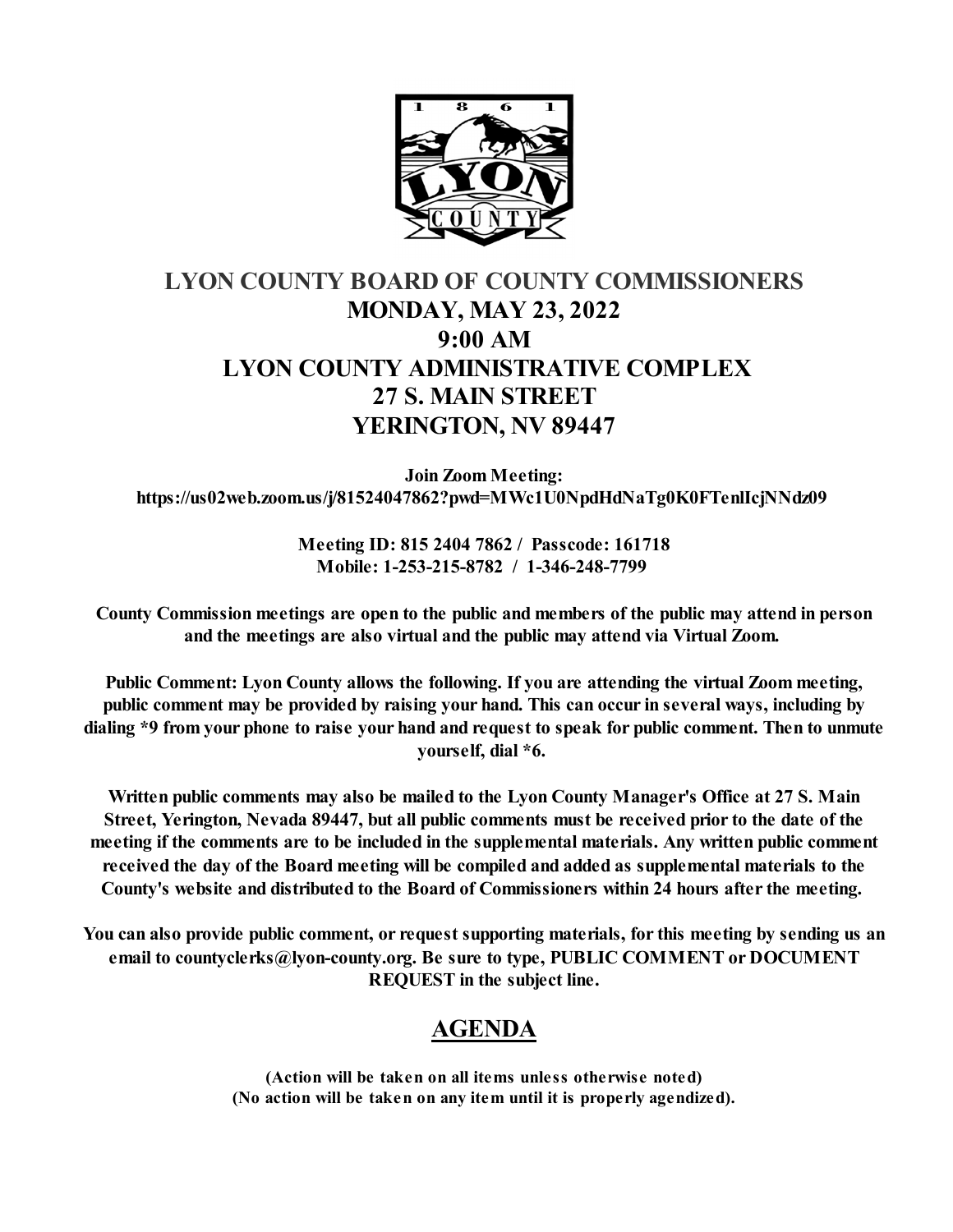**To avoid meeting disruptions, please place cell phones and beepers in the silent mode or turn them off during the meeting.**

**The Board reserves the right to take items in a different order to accomplish business in the most efficient manner. Items may be combined for consideration and items may be pulled or removed from the agenda at anytime.** 

**Restrictions on comments by the general public: Any such restrictions must be reasonable and may restrict the time, place and manner of the comments, but may not restrict comments based upon viewpoint.**

 **BOARD OF COMMISSIONERS SPECIAL MEETING** - *All or some Board of Commission Members may elect to call-in to this meeting The public can access this meeting at the above address.*

### **1. Roll Call**

#### **2. Pledge of Allegiance**

**3. Public Participation (no action will be taken on any item until it is properly agendized)** - *It is anticipated that public participation will be held at this time, though it may be returned to at any time during the agenda. Citizens wishing to speak during public participation are asked to state their name for the record and will be limited to 3 minutes. The Board will conduct public comment after discussion of each agenda action item, but before the Board takes any action.*

#### **4. For Possible Action: Review and adoption of agenda**

#### **5. County Manager**

- 5.a. For Possible Action: Discussion and possible revision on allocation of American Rescue Plan Act funding and budget.
	- [Total ARPA Allocations](https://legistarweb-production.s3.amazonaws.com/uploads/attachment/pdf/1383340/ARPA_Allocations.pdf)
	- [ARPA Allocations 4-14-2022](https://legistarweb-production.s3.amazonaws.com/uploads/attachment/pdf/1383341/ARPA_Allocations_as_of_4-14-2022.pdf)

#### **6. Commissioner Comments**

**7. Public Participation (no action will be taken on any item until it is properly agendized)** - *It is anticipated that public participation will be held at this time, though it may be returned to at any time during the agenda. Citizens wishing to speak during public participation are asked to state their name for the record and will be limited to 3 minutes. The Board will conduct public comment after discussion of each agenda action item, but before the Board takes any action.*

#### **8. Adjourn**

**This agenda has been posted in accordance with the open meeting law at the Lyon County Administrative Complex.**